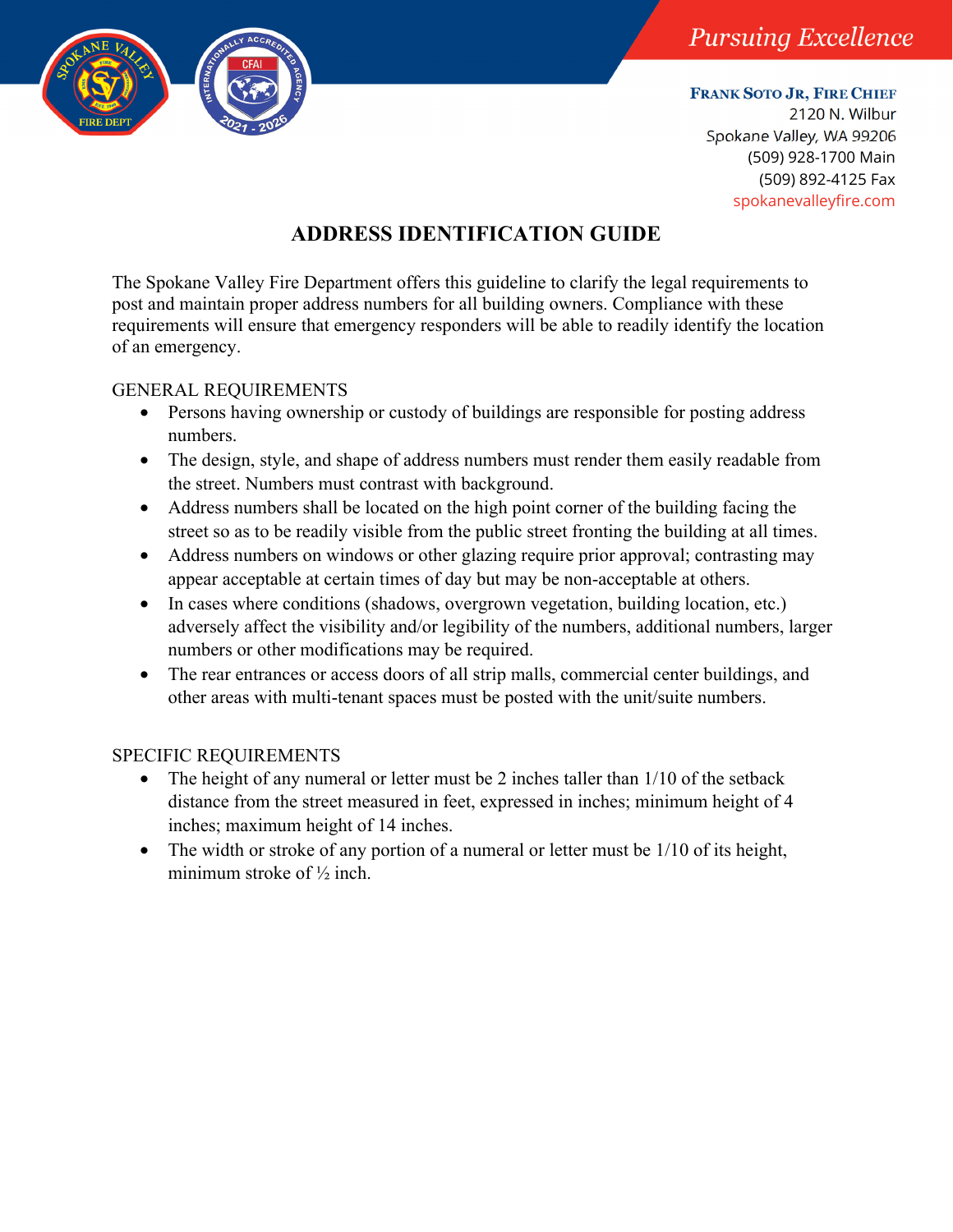## **EXAMPLE**



To determine height of numerals/letters: Measure distance from the structure to the street – 30 ft.

 $1/10$  of 30 feet = 3 feet Convert feet to inches  $=$  3 inches

Add 2 inches  $= 5$  inches tall

To determine width of numerals/letters: Divide height by  $2 = 2-1/2$  inch To determine the required width of any stroke: Divide height by  $10 = \frac{1}{2}$  inch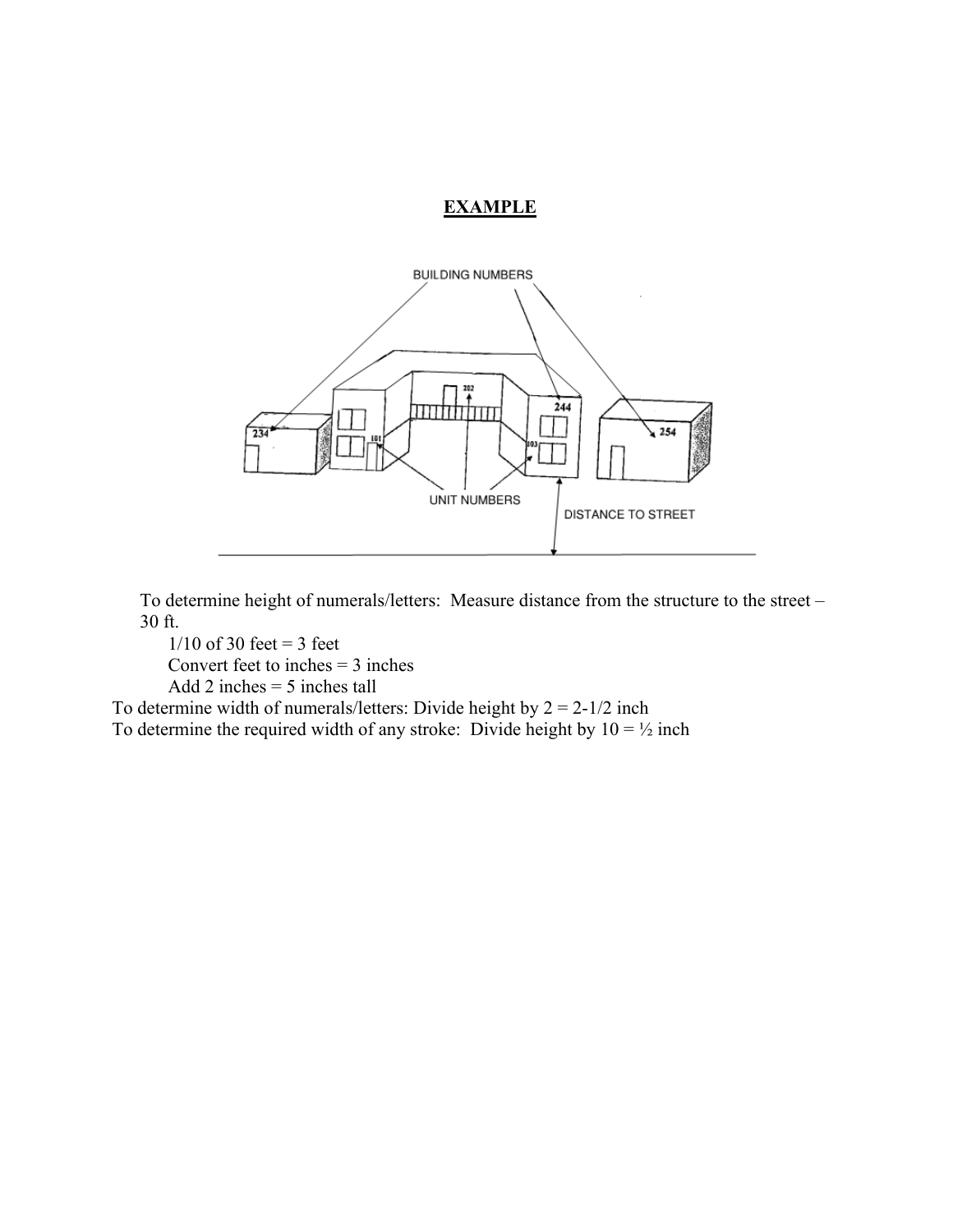